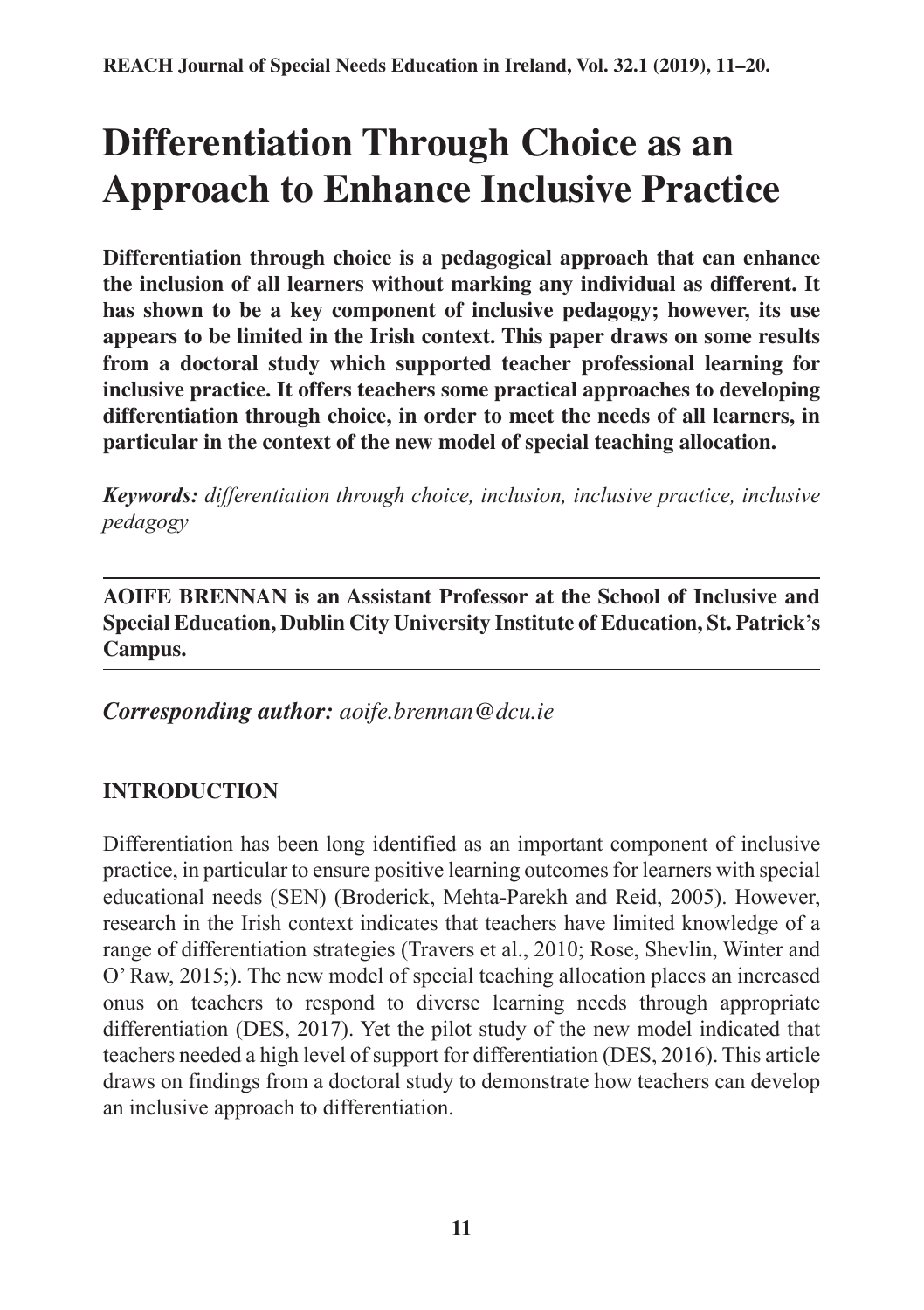#### **INCLUSIVE PEDAGOGY**

Pedagogy refers to the "knowledge and the skills required by teachers to inform the decisions they make about their practice" (Florian and Spratt, 2013, p. 121). Therefore inclusive pedagogy refers to creating inclusive classrooms where all learners are meaningfully engaged in learning, without stigmatising difference (Florian and Black-Hawkins, 2011). In order to enact inclusive pedagogy, teachers need to adopt three key assumptions (Florian, 2014). Firstly, they must reject notions of fixed ability and believe that each individual's capacity to learn can be developed. This can be challenging given that the system within which we work is dominated by 'bell-curve' thinking that focuses on standardised assessment scores. Secondly, teachers need to believe that problems in learning are not within the individual but are teaching dilemmas to solve. This is also a challenge considering the diversity of learning needs in every classroom. Thirdly, teachers must believe in collaboration and commit to working creatively with others to include all learners (Florian). Collaboration in schools can be challenging, for example limited time has been identified as a perennial barrier (Travers et al., 2010). Nonetheless, it is important that teachers and schools persevere in working to overcome such barriers to inclusion. In terms of what inclusive pedagogy looks like in action, there are many approaches that can support the inclusion of all learners without marking any one as different. Differentiation through choice is one such approach. However, inclusive pedagogy is a much more complex concept than differentiation alone. It relates to responding to individual differences between learners in the classroom while avoiding stigmatisation of difference, through a range of methodologies, These include teaching practices which include *all* learners, focusing teaching and learning on what learners *can* do, formative assessment and rejection of ability grouping, providing opportunities for learners to choose (rather than pre-determine) the level at which they engage with lessons and differentiation achieved through choice of activity for everyone (Florian).

#### **DIFFERENTIATION THROUGH CHOICE**

When overt teacher-led differentiation strategies are used, such as differentiated tasks based on the teacher's perception of the learner's ability, learner differences can be stigmatised. In contrast, offering the same options to all in the classroom means that no learner is identified as 'different' (Florian, 2014). Differentiation through choice can develop trust between teacher and learner, as the learner is provided with an opportunity to take responsibility for his or her own learning. It can also enhance motivation as there is a degree of control designated to the learner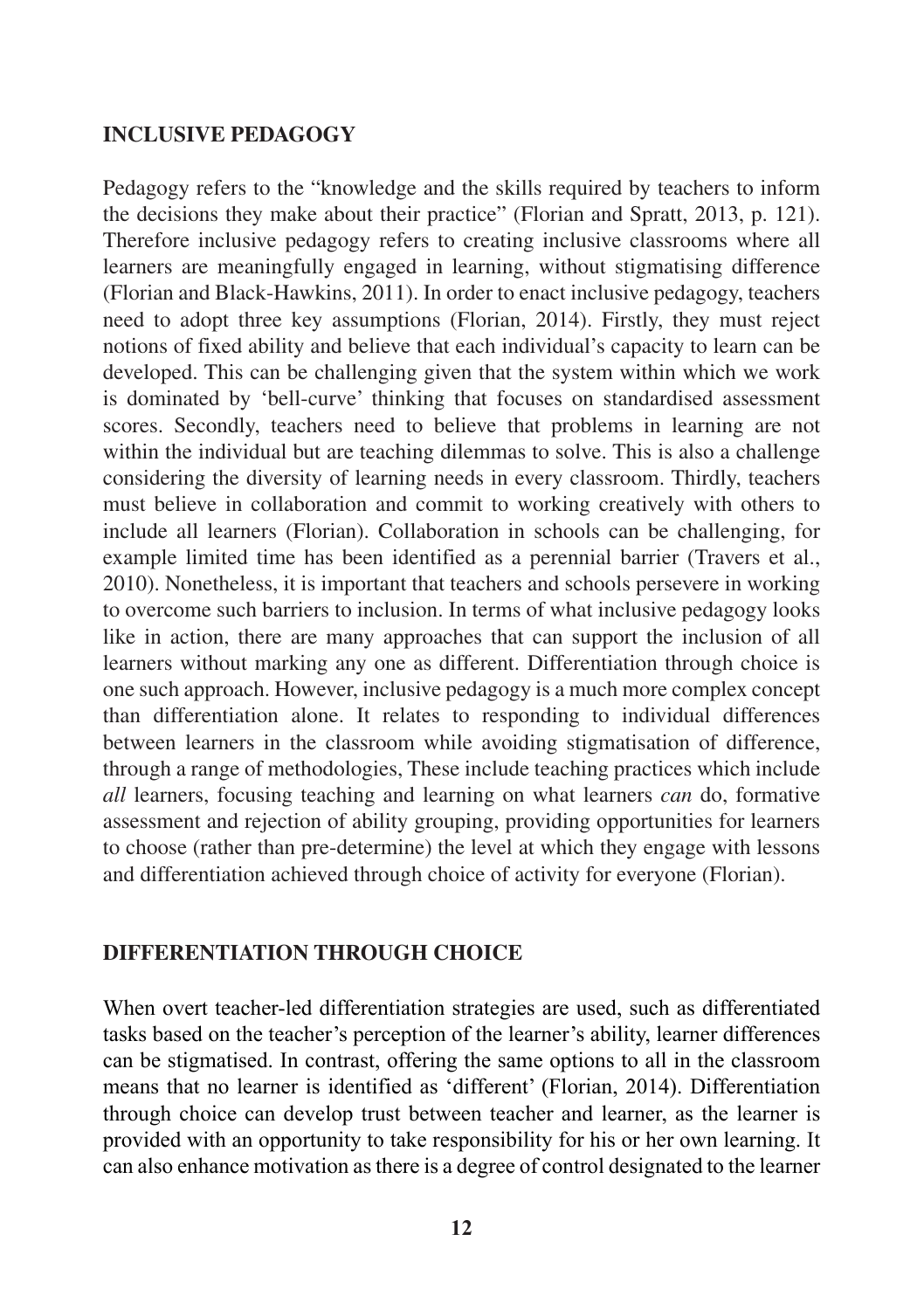"which contributes to self-determination, self-confidence, and empowerment" (Kaufeldt, 2005, pp. 141-142). Furthermore, offering choice includes the voice of the learner which fosters democracy and has shown to have a positive impact on the development of inclusive schools (DuFour and Korinek, 2010; Flynn, 2014). There are a number of ways to offer choice in the classroom, from simply offering choice of resources to learners in a numeracy lesson, to use of choice boards and learning menus. A choice board (Figure 1) is a grid which displays various learning activities. The learner chooses a preferred activity to demonstrate learning on a particular topic.

| Draw your prediction in<br>the Crystal Ball      | Draw/write your connec-<br>tion to the story                   | Use a Y Chart to create<br>images of your favourite<br>part of the story |
|--------------------------------------------------|----------------------------------------------------------------|--------------------------------------------------------------------------|
| Put the pictures of the<br>story in order        | Talk about the main<br>events of the story with<br>your friend | Create a different cover<br>for the book                                 |
| Design a character from<br>the story using márla | Act out a scene from the<br>story using puppets                | Compose a piece of<br>music to accompany the<br>story                    |

|  |  |  | Figure 1. Choice Board Example: Responding to a Text (Brennan, 2017) |  |
|--|--|--|----------------------------------------------------------------------|--|
|  |  |  |                                                                      |  |

Similarly, a learning menu (Figure 2) displays various tasks, some of which the learner is required to complete, while others are presented as options. A learning menu can be used over a number of days or weeks, where learners engage with their chosen tasks for a period of time within lessons.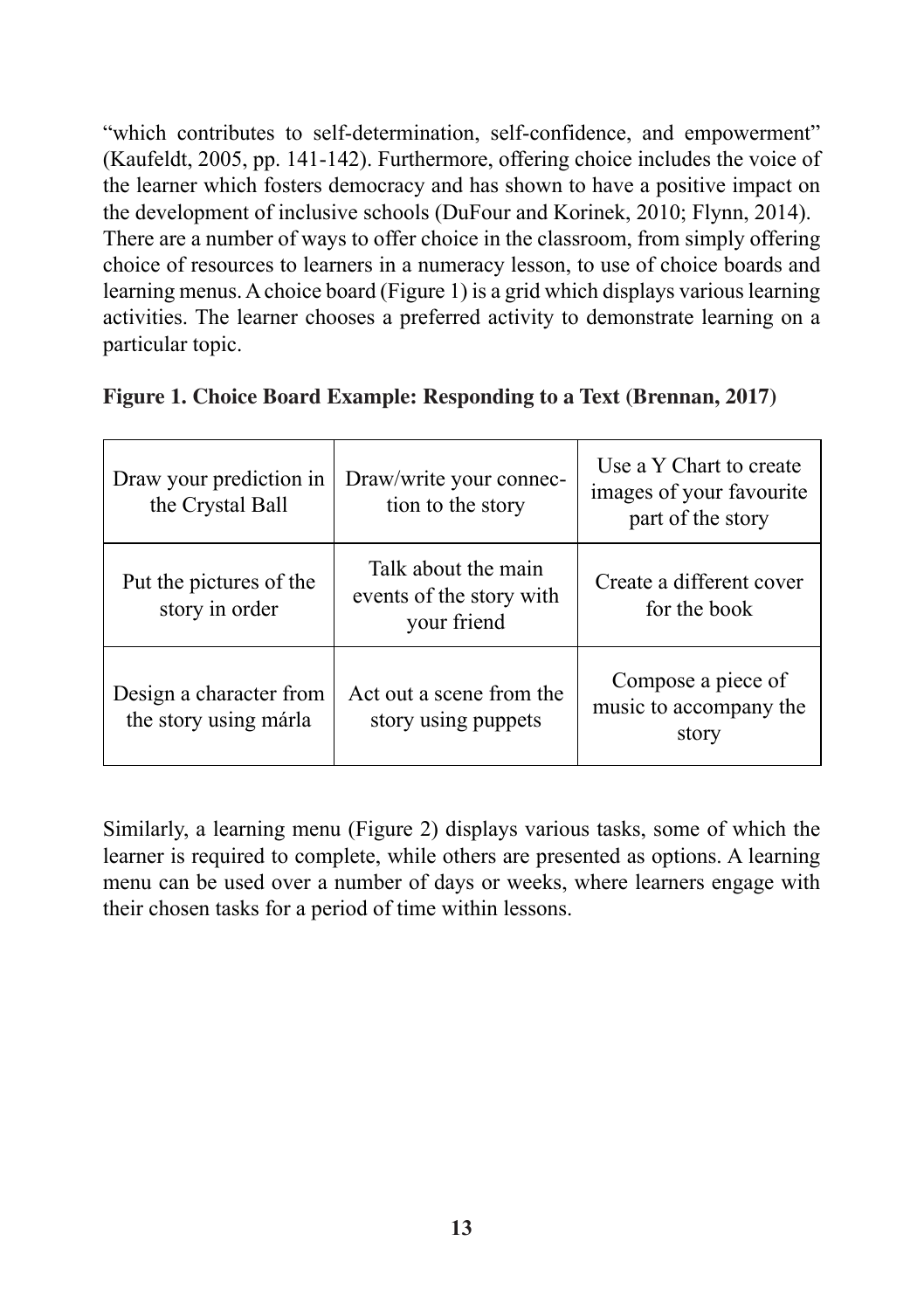|  |  |  |  |  | Figure 2. Learning Menu Example (Brennan, 2017) |  |
|--|--|--|--|--|-------------------------------------------------|--|
|--|--|--|--|--|-------------------------------------------------|--|

| Learning Menu: The Titanic |                                                                                                                                                                                                                                                                                                                            |  |
|----------------------------|----------------------------------------------------------------------------------------------------------------------------------------------------------------------------------------------------------------------------------------------------------------------------------------------------------------------------|--|
|                            | Main Dish (Complete all)<br>Mind map to summarise key points on the Titanic<br>1.<br>Create a profile of a passenger who could have been on board<br>2.<br>3.<br>Complete the fact sheet                                                                                                                                   |  |
|                            | Side Dish (Select 2)<br>1. Write a short paragraph about what would have happened if the Titanic<br>made it to New York<br>Design a movie strip of what would have happened if the Titanic made<br>2.<br>it to New York<br>Create a 5 minute role – play with a classmate for a chosen imagined<br>3.<br>scenario on board |  |
|                            | <b>Dessert</b> ( <i>Optional</i> )<br>Write a newspaper article reporting the accident (use the template<br>1.<br>provided)<br>Create a piece of art<br>2.<br>3.<br>Create a rap /poem /song                                                                                                                               |  |

When designing choice boards or learning menus, various tasks can be presented that suit various learner interests, learning preferences and different stages of readiness (Tomlinson, 2014). When introducing choice, initially learners should only be offered two options. The number of options can then be increased over time. In addition, learners must be familiar with all of the activities offered. As with any new approach in the classroom, time must be spent on supporting learners how to use choice boards or learning menus, for example through explicit teacher modelling on how to make choices. Learners will need time to adjust to choosing tasks that suit their learning preferences and tasks that suit their levels of readiness.

## **METHODOLOGY**

This was a qualitative case study which allowed for detailed description of participant experience in the natural setting (Cohen, Manion and Morrison, 2011). This research design was chosen as the study involved interaction between the researcher and the participants in their school context. The sample comprised eight mainstream teachers, who taught in a range of classes from Junior Infants to Fourth Class, the principal and deputy principal, within one mainstream primary school. The participants were invited to take part in a professional learning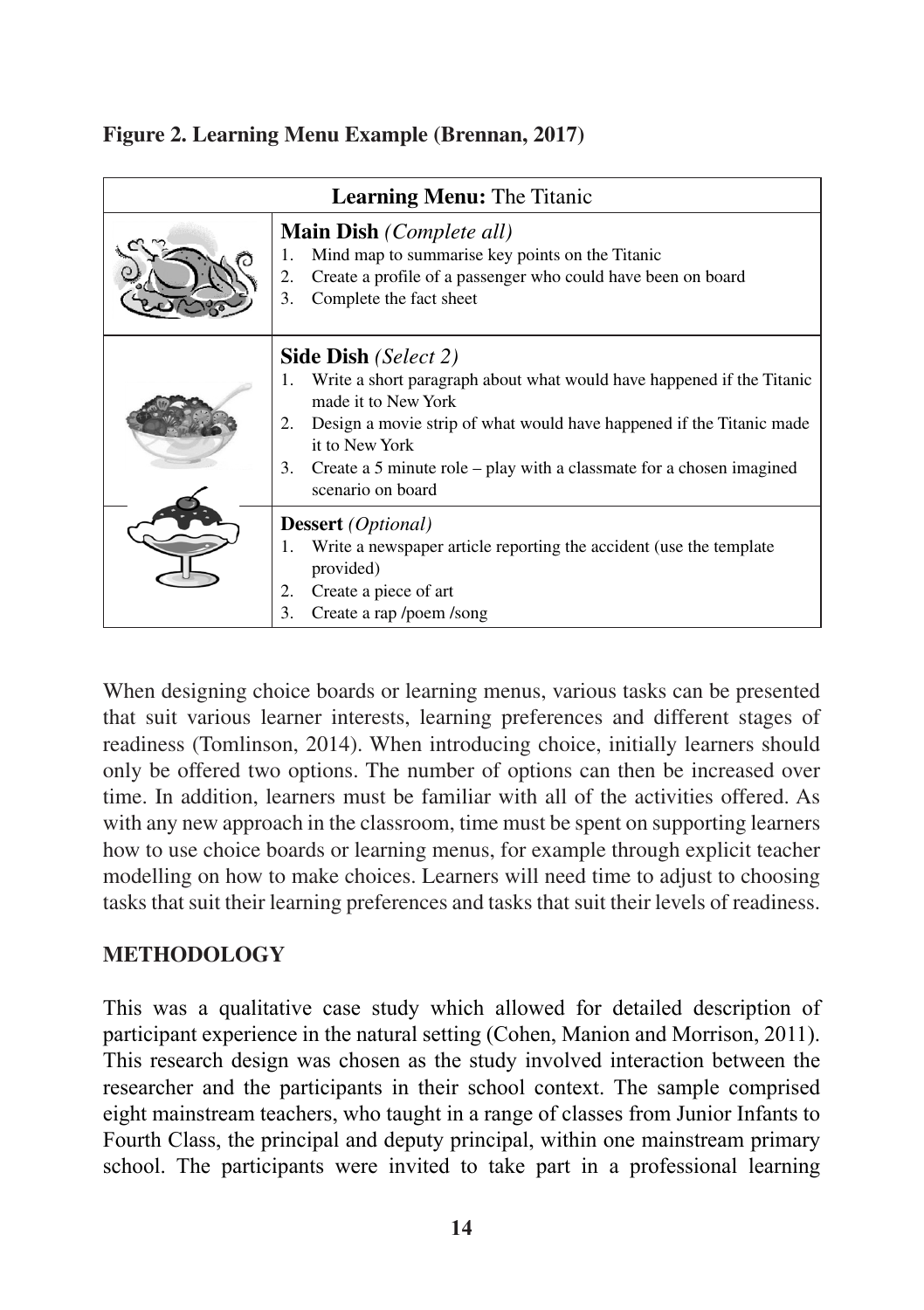community (PLC) which involves a group of professionals who meet regularly to share and critique a particular aspect of practice for improvement (Stoll, Bolam, McMahon, Wallace and Thomas, 2006). The focus of the PLC in this study was to support teachers to develop inclusive practice over a six-month period. The PLC met once a month for approximately ninety minutes, during which the participants were supported to develop their learning around including learners through differentiation through choice. Participants agreed on actions for each month relating to new practices in the classroom. A resource booklet was provided with templates and ideas relating to differentiation through choice, for example learning menus and choice boards.

Data gathering included field notes from the PLC meetings in a researcher reflexive journal, participant reflective learning logs, observation of practice in the participants' classrooms and participant interviews. The data was analysed using a thematic analysis approach (Braun and Clark, 2006). A theme refers to an important aspect of the data that relates to the research question and illustrates a type of response that follows a pattern within the data. Detailed analysis of the identified themes and sufficient evidence of the presence of such themes enabled the development of a coherent account of the story generated by the data (Braun and Clarke).

#### **FINDINGS**

The research findings indicated that all of the class teacher participants (n=8) implemented differentiation through choice in their classrooms to various degrees, with mostly positive outcomes for teaching and learning. Kieran, who taught Senior Infants, indicated a key moment of learning for him relating to differentiation through choice and inclusion. During a lesson which I observed, he used choice centres (similar to using choice boards). Rather than options being displayed on a choice board, the various activities are explained by the teacher. Kieran offered the learners five stations within the classroom, each with supporting materials to respond to their favourite part of a story that had been read aloud. The options included; drawing, writing, use of plasticine, use of a dictaphone, or role-play to re-create their favourite scene. In his interview, Kieran reported that one learner, who had a SEN, particularly surprised him in his display of learning:

It was then I realised that he was listening the whole time, he gets the story, the characters and all that kind of stuff because he made that scene (from plasticine) and he was able to explain everything for me, whereas if I had asked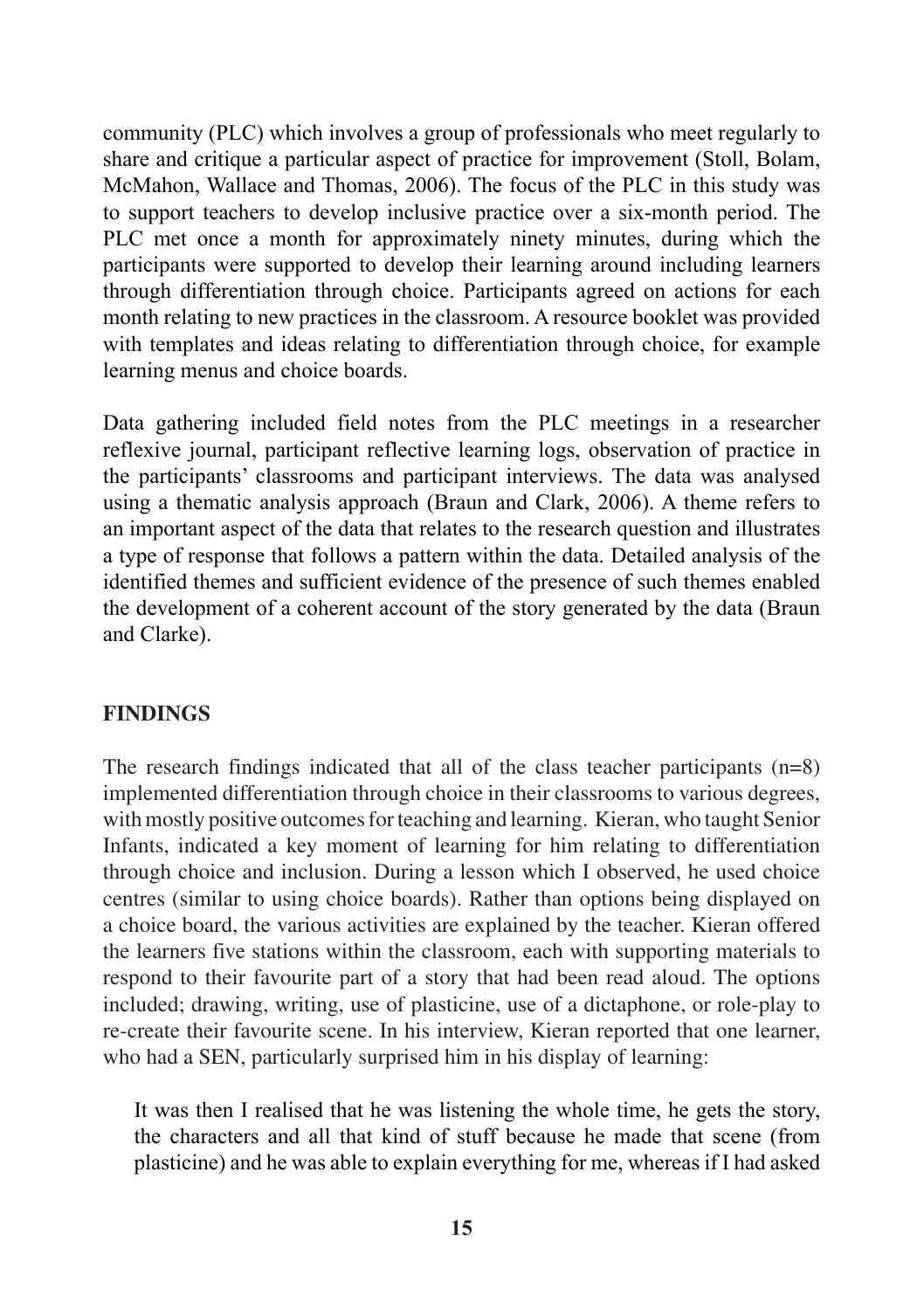him to draw a picture he would have scribbled something and I would have thought well I don't know what that is and he wouldn't have been as excited about it (Interview).

As an observer, I could also clearly see evidence of this learning in the learner's description of his favourite scene from the story that he created using plasticine. By offering choice, Kieran had not placed limits on what the learner could achieve which resulted in the learner reaching his potential. Kieran elaborated on the impact of offering choice to this learner:

What has happened then since then is that we realised that it's his confidence that is killing him so we [Kieran and the special education teacher (SET)] tried to find ways that will get him motivated about his work and that was through choice (Interview).

The learner surprised Kieran because he was struggling with reading and writing which were the usual modes used when responding to a story. However, when offered choice, the learner chose his preferred mode of expression and it motivated him to respond to the story in a meaningful way.

Niamh, who was teaching fourth class, created a learning menu (Figure 2) that provided the learners with options for displaying their learning relating to a class novel based on the Titanic. The learners completed the learning menu tasks over a fortnight during lessons in which the SET provided in-class support. Niamh and the SET circulated to support learners while they engaged in their activities. Niamh reported that differentiation by choice had helped her to create a more inclusive classroom:

Just in the last month there is such difference in the classroom environment and in the way they're working. What I've learned as well is really to give them a choice for everything. Just even by giving them choice in what order they want to complete their homework and there aren't as many moans or sighs. They're delighted that they have ownership over their work and control, they're more motivated and the work after using these strategies is of a better quality (Interview).

Niamh reflected that she had previously decided on learner ability in her head and how she realised that she was putting limits on the learners as a result; "Sometimes you think well x's strength is this because you decide in your own head and maybe that is wrong" (Interview).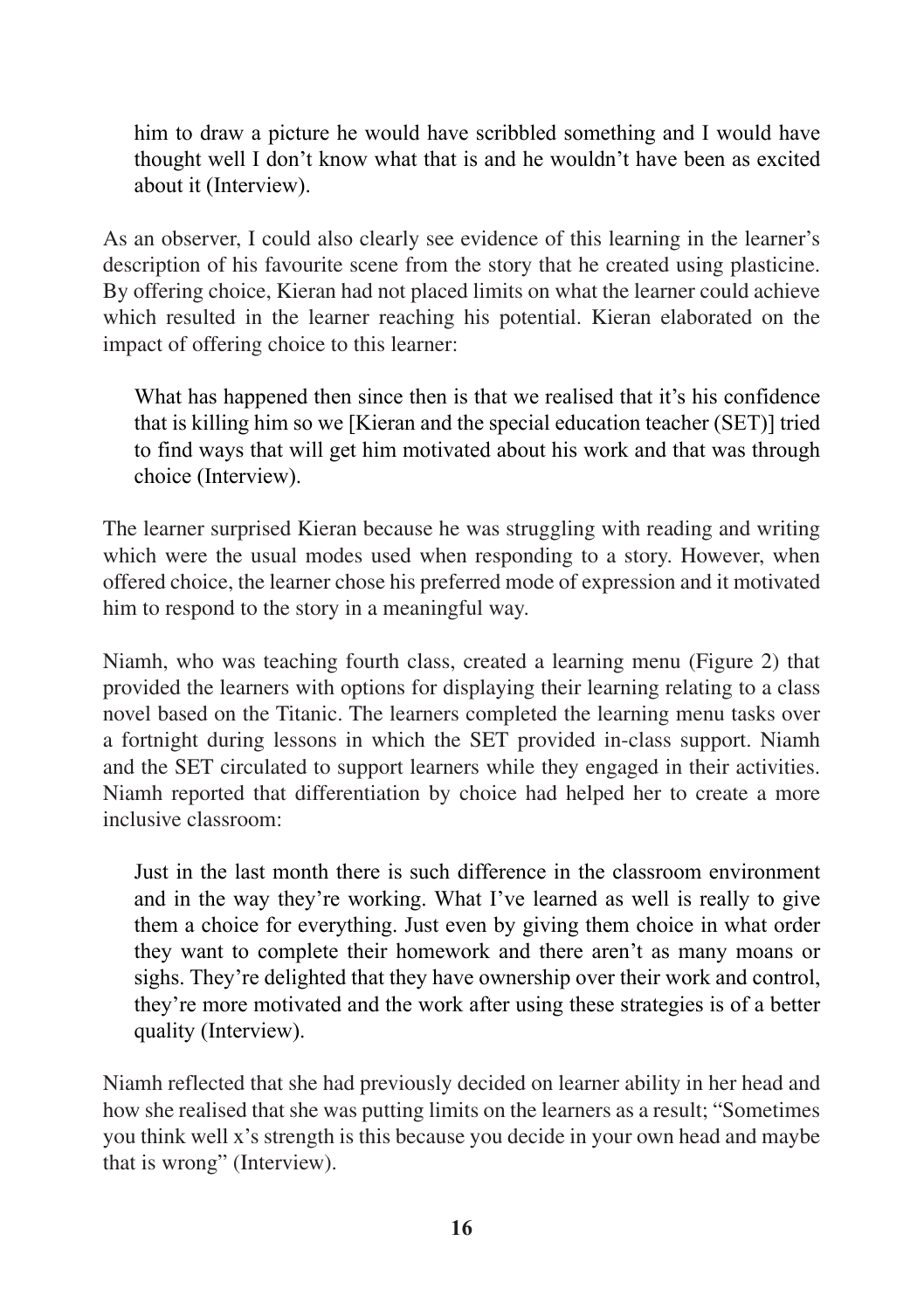Emily, who was teaching Third Class, shared her experience of using a choice board (Figure 1) with her class. She reported that one particular learner was reluctant to engage in lessons and appeared to be under achieving due to disinterest and a lack of motivation. This learner chose to compose a rap based on the class novel while another learner chose to compose a piece of music to accompany the rap which was performed for the class. Emily shared the rap with her colleagues in the PLC group as well as work samples from other learners in the class. This provided a stimulus for discussing how choice allowed learners to have control and agency in their learning. This influenced Emily's approach to differentiating her planning and teaching to meet the diverse learning needs in her classroom: "I think it just made me look at that and how I could include more people by giving them that choice or giving everybody the same choices" (Interview).

Like Niamh, Emily found that offering choice provided opportunities for learners to have autonomy over their learning, which subsequently improved motivation. Emily previously explained her prior knowledge of differentiation as the learner: "Doing an easier version or less questions or a worksheet of his own" (Interview).

This reflects the most common approach taken to differentiation (Rose et al., 2015). However, assigning tasks deemed 'easier' can result in learners with SEN following a limited curriculum which may negatively impact their achievement (Tomlinson, 2014) and also mark learners as different from their peers which can negatively impact self-esteem (Florian, 2014). The research findings demonstrate that the teachers' approaches to differentiation had been broadened as a result of their development of choice in the classroom.

## **IMPLICATIONS**

Differentiation through choice had mostly positive results for learners at the research site as reported by class teacher participants (n=7) and observed in practice by the researcher. This in turn impacted positively on teacher attitudes and beliefs towards inclusive practice which is key to the development of inclusive schools (Forlin, Sharma and Loreman, 2014). Changes in beliefs and attitudes pertained to the participants moving from the view of inclusion as concerning only learners with SEN, to a broader concept of inclusion that considers all learners. Yet the participants also noted some challenges. Diane, who was teaching Junior Infants displayed a positive stance towards the new practice: "I think it just distinguished for me between differentiation and inclusive differentiation" (Interview).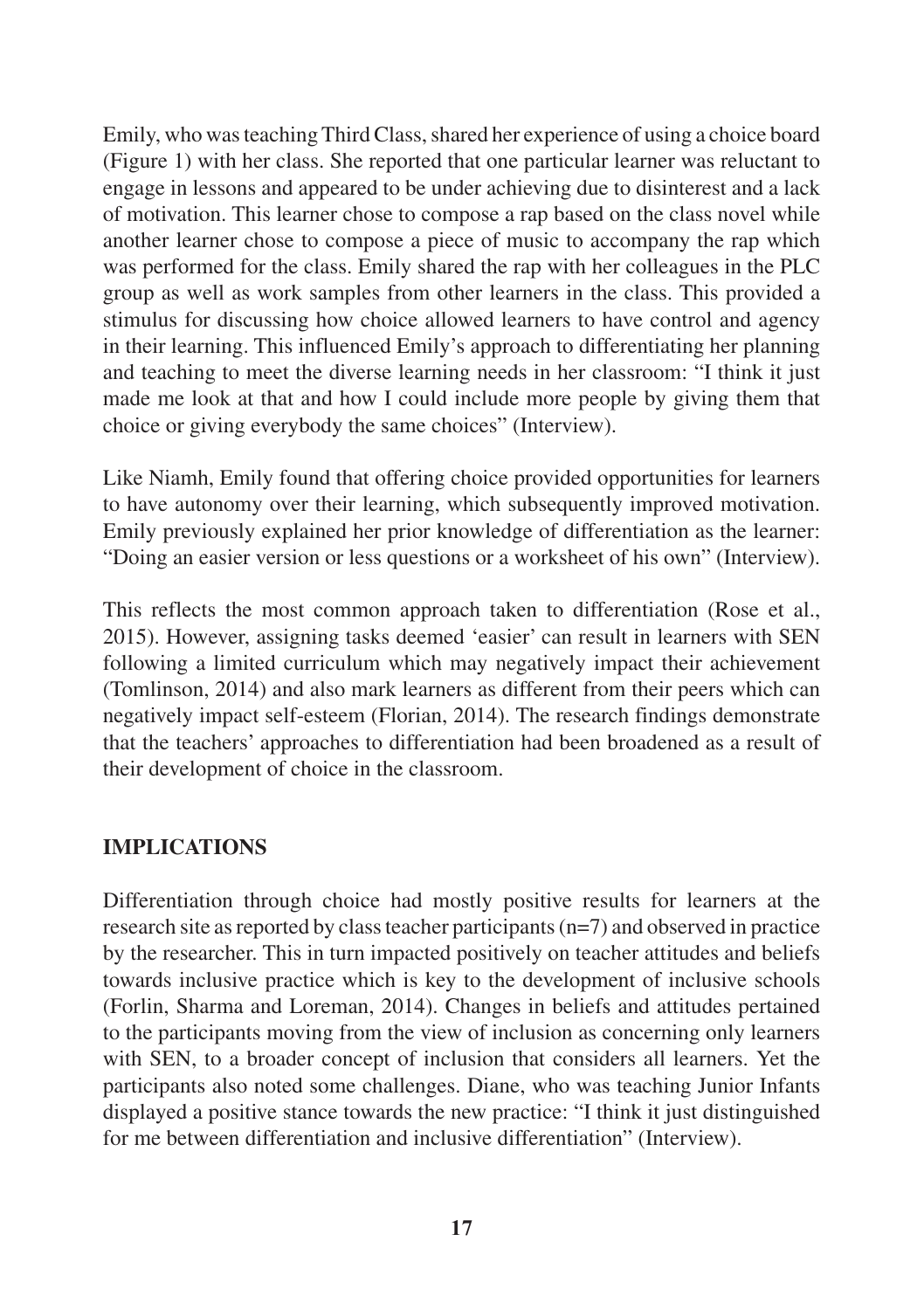However, she expressed concern relating to the suitability of choice for all learners. "The boy with Autism, if he has a choice, he can nearly get too fixated on certain things and we're trying to get him out of his comfort zone so I'm not sure how much it suited him" (Interview).

Diane was trying to move this learner away from becoming fixated on particular activities within the Aistear<sup>1</sup> setting and elsewhere. She felt that choice would be valuable for this learner at a later stage, after some further work on encouraging him to engage in a wider variety of activities. Niall, who taught First Class, faced a similar problem in his own classroom. However, in order to overcome this issue, he had changed the rules regarding choice to prevent a learner with Autism from repeatedly choosing the same option. The learners in his class could only pick the same option twice in the week and this ensured they did not 'fixate' on certain activities. This finding demonstrates the importance of teachers being judicious in terms of the range of options that are presented and how choice is used to meet the diversity of learning needs in the class.

Like Diane and Niall, many of the teachers  $(n=7)$  in the study reported at least one individual learner who struggled with choice in their classes. Arguably, the learners who had difficulties in engaging in choice needed more time and focused teaching to develop their capabilities for making choices. However, the findings demonstrate that the complexity of needs that confronted teachers could not be addressed by one approach such as differentiation through choice. This highlights the need for teachers to draw on a range of pedagogical approaches that can be adapted to meet diverse needs (Davis and Florian, 2004; Norwich and Lewis, 2007)

# **CONCLUSION**

This study demonstrates that differentiation through choice can be effective to include all learners in a meaningful way, without marking any one as different. While there are challenges to implementing any new approach, this research shows that offering choice can engage and motivate learners in purposeful and inclusive learning environments. Differentiation through choice is an important pedagogical approach that can be used in all classrooms in many different ways. Therefore, it is particularly relevant in the context of the new model of allocation which aims to develop "truly inclusive schools" (DES, 2017, p. 5).

<sup>1</sup> Aistear is an early childhood curriculum framework which is designed to support the learning and development of children from birth to six years (NCCA, 2009)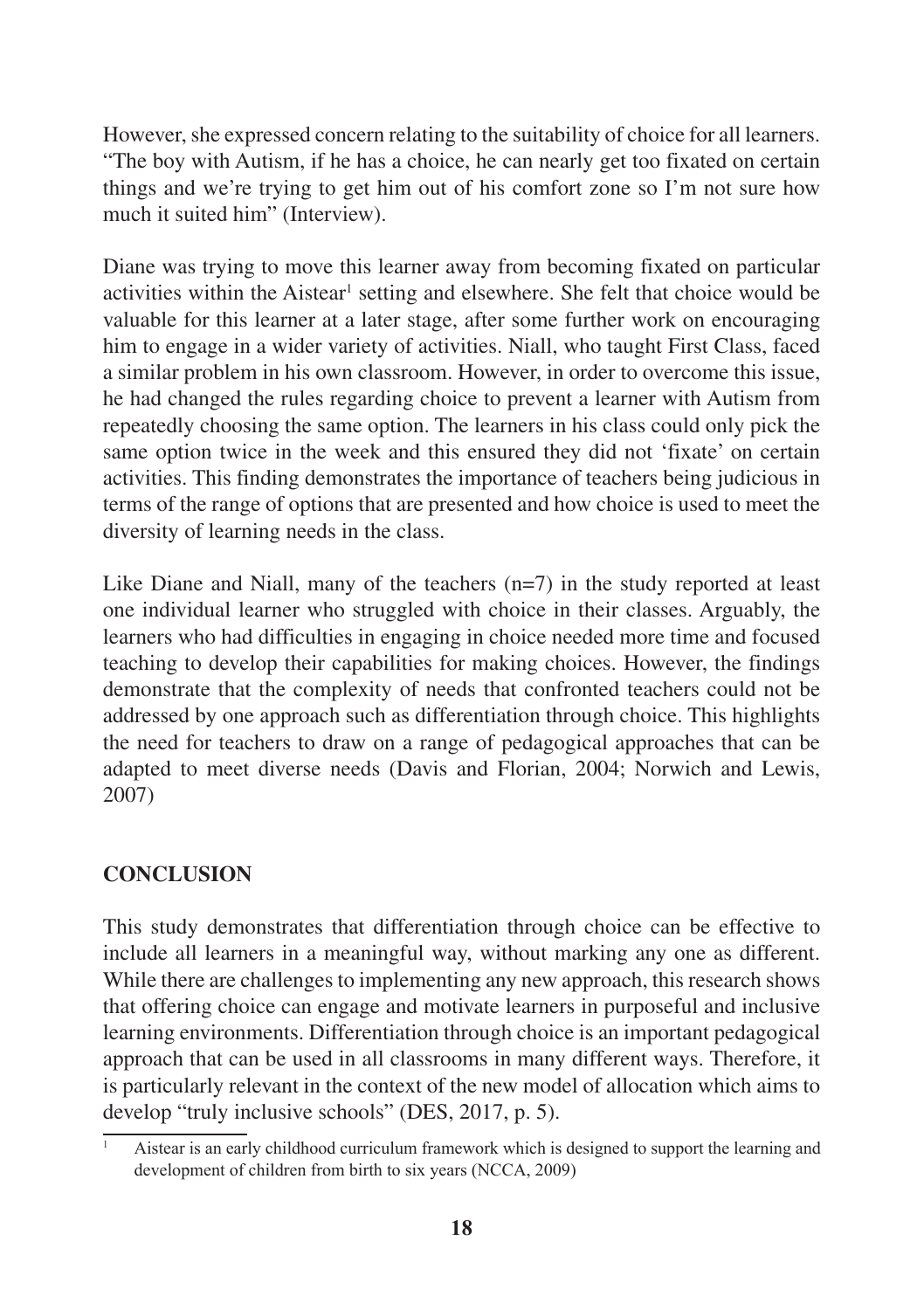#### **REFERENCES**

- Braun, V. and Clarke, V. (2006) Using Thematic Analysis in Psychology. *Qualitative Research in Psychology,* Vol. 3 (2). pp. 77-101.
- Brennan., A. (2017) *Exploring the Impact of a Professional Learning Community on Teacher Professional Learning for Inclusive Practice* (unpublished EdD thesis), Dublin: DCU, http://doras.dcu.ie/21956/ (accessed 25<sup>th</sup> November 2018)
- Broderick, A., Mehta-Parekh, H. and Reid, D. K. (2005) Differentiating Instruction for Disabled Students in Inclusive Classrooms. *Theory into Practice,* Vol. 44 (3), pp. 194-202.
- Cohen, L. Manion, L. and Morrison, K. (2011) *Research Methods in Education,*   $(7<sup>th</sup>$  ed). Milton Park, Oxon: Routledge.
- Davis, P. and Florian, L. (2004) Searching the Literature on Teaching Strategies and Approaches for Pupils with Special Educational Needs: Knowledge Production and Synthesis. *Journal of Research in Special Educational Needs,*  Vol. 4 (3), pp. 142-147.
- Department of Education and Skills (DES) (2016) *Review of the Pilot of a New Model of Allocating Teaching Resources to Mainstream Schools to Support Pupils with Special Educational Needs.* Dublin: DES.
- Department of Education and Skills (DES) (2017) *Circular 13/17*: *Circular to the Management Authorities of All Mainstream Primary Schools: Special Education Teaching Allocation.* Dublin: DES.
- DuFur, S. and Korinek, L. (2010) Listening to Student Voices. *The Clearing House,* Vol. 83 (1), pp. 16-19.
- Florian, L. (2014) Reimagining Special Education: Why New Approaches Are Needed. In L. Florian (Ed.), *The Sage Handbook of Special Education* (pp. 9–22). London: Sage.
- Florian, L. and Black-Hawkins, K. (2011) Exploring Inclusive Pedagogy. *British Educational Research Journal,* Vol. 37 (5), pp. 813-828.
- Florian, L. and Spratt, J. (2013) Enacting Inclusion: A Framework for Interrogating Inclusive Practice. *European Journal of Special Needs Education,* Vol. 28 (2), pp. 119-135.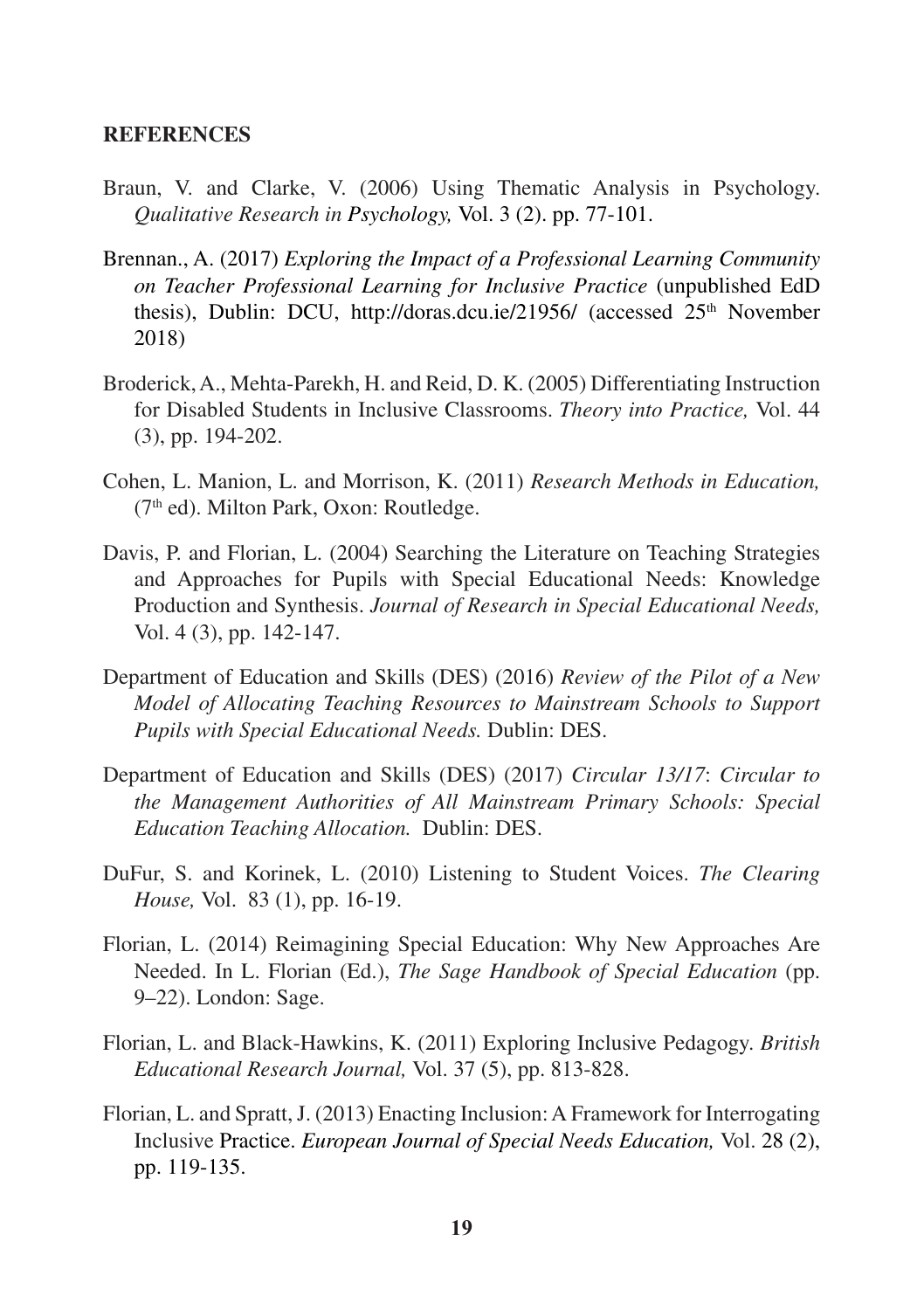- Flynn, P. (2014) Empowerment and Transformation for Young People with Social, Emotional and Behavioural Difficulties Engaged with Student Voice Research. *New Zealand Journal of Educational Studies*, Vol. 49 (2), 162.
- Forlin, C., Sharma, U., and Loreman, T. (2014) Predictors of Improved Teaching Efficacy Following Basic Training for Inclusion in Hong Kong. *International Journal of Inclusive Education,* Vol. 18 (7), pp. 718-730.
- Kaufeldt, M. (2005) *Teachers, Change Your Bait! Brain-Compatible Differentiated Instruction.* Wales: Crown House Publishing.
- National Council for Curriculum and Assessment (NCCA). (2009). *Aistear: The Early Childhood Curriculum Framework*. Dublin: NCCA
- Norwich. B. and Lewis. A. (2007) How Specialized is Teaching Children with Disabilities and Difficulties? *Journal of Curriculum Studies,* Vol. 39 (2), pp. 127-150.
- Rose, R., Shevlin, M., Winter, E. and O'Raw, P. (2015) Project IRIS–Inclusive Research in Irish Schools. *A Longitudinal Study of the Experiences of and Outcomes for Pupils with Special Educational Needs (SEN) in Irish Schools.*  Trim: National Council for Special Education (NCSE).
- Stoll, L., Bolam, R., McMahon, A., Wallace, M. and Thomas, S. (2006) Professional Learning Communities: A Review of the Literature. *Journal of Educational Change,* Vol. 7 (4), pp. 221-258.
- Tomlinson, C. A. (2014) *The Differentiated classroom: Responding to the Needs of All Learners.* Alexandria, VA: Association for Supervision and Curriculum Development.
- Travers, J., Balfe, T., Butler, C., Day, T., Dupont, M., McDaid, R., O'Donnell and Prunty, A. (2010) *Addressing the Challenges and Barriers to Inclusion in Irish Schools: Report to Research and Development Committee of the Department of Education and Skills.* Drumcondra: St. Patrick's College.